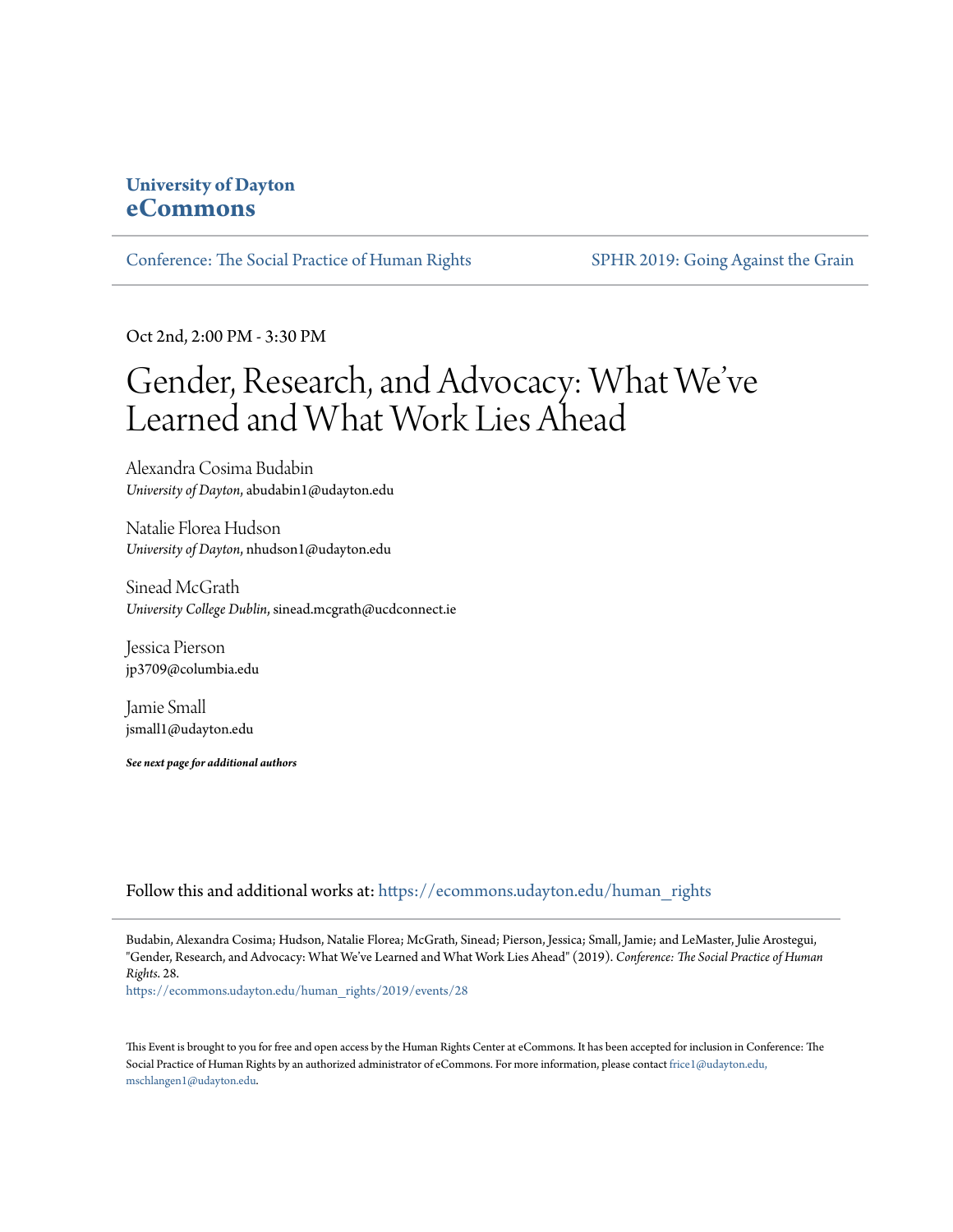#### **Presenter/Author Information**

Alexandra Cosima Budabin, Natalie Florea Hudson, Sinead McGrath, Jessica Pierson, Jamie Small, and Julie Arostegui LeMaster